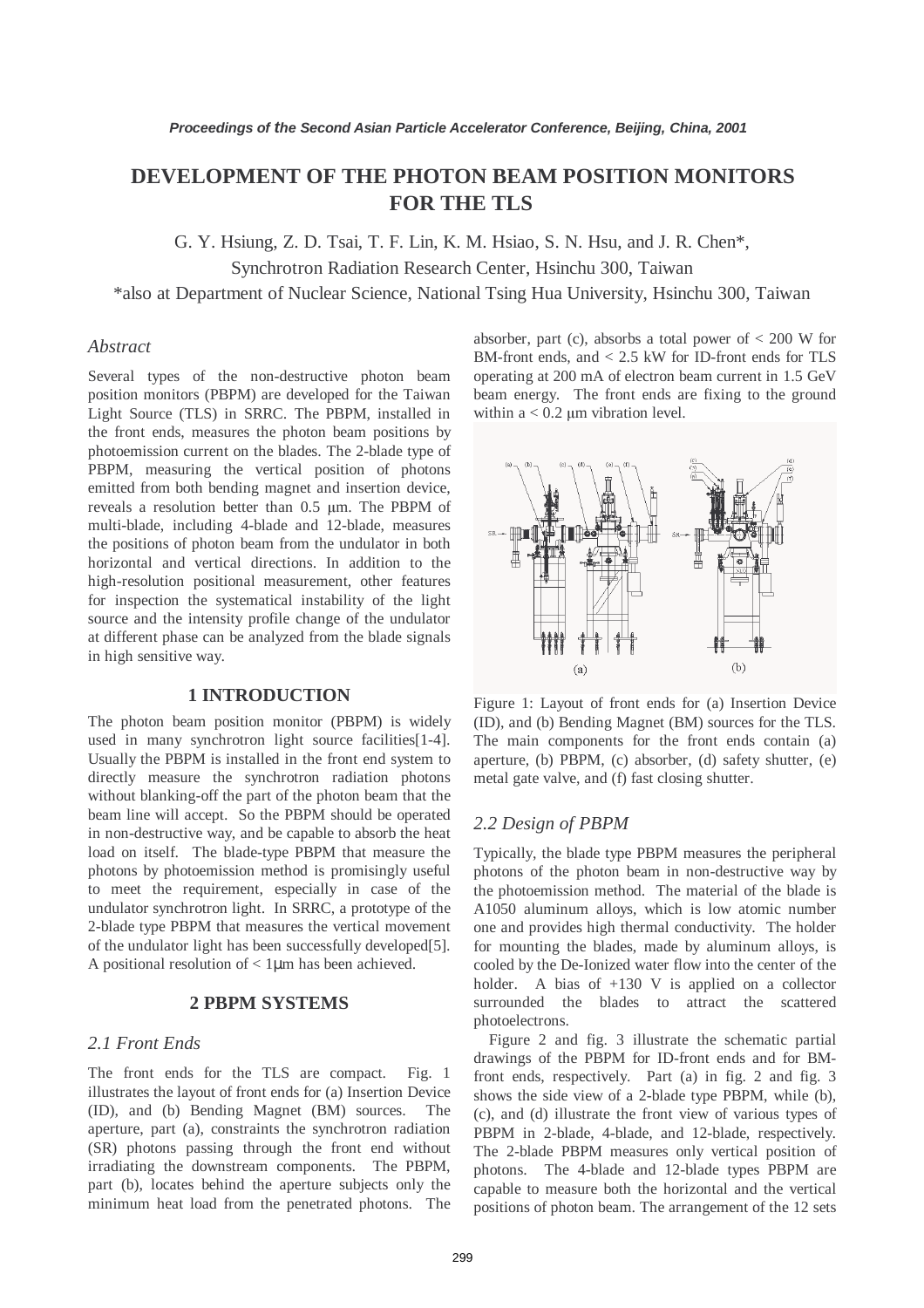of blade is uniformly distributed in radial directions, and separately mounted to neglect the cross-talk effect.



Figure 2: PBPM for ID front ends.



Figure 3: PBPM for BM front ends.

## *2.3 Data Acquisition Systems*

The signals of blade current are retrieved by the Keythley picoameters. Calibration of the position in both vertical and horizontal directions is done by driving the stepping motors for the PBPM through the personal computer (PC). Figure 4 illustrates the calibration of a 4-blade PBPM in vertical direction. The current of each blade during the movement of PBPM in vertical, y, direction is plotted in fig. 4(a). The calibration factor, Ky, is obtained from the slope of the linear fitting of the curve in fig. 4(b). The positions of the PBPM in both y and x direction are calculated according to the following equations,

$$
Y \ (\mu \ m) = K_y \ [\Sigma \ (I_U) - \Sigma \ (I_D)] \ / \ [\Sigma \ (I_U) + \Sigma \ (I_D)] \ (1)
$$

 $X(\mu \text{ m}) = K_X [\Sigma (\text{I}_R) - \Sigma (\text{I}_L)] / [\Sigma (\text{I}_R) + \Sigma (\text{I}_L)]$  (2)



Figure 4: Calibration of Ky factors for 4-blade PBPM, (a) the curves for the four blades during the vertically moving of PBPM, (b) the curve of the differential blade current vs. the PBPM movement.

### **3 DATA ANALYSIS**

#### *3.1 Contaminations from BM light*

The curves of Ky factor for a 4-blade PBPM for undulator U5 at various open gap is shown in fig. 5. The result shows a constant Ky value of  $\sim 1600 \mu m$  if PBPM is located at beam center and subtracting the BM light, as the curve shown in fig. 5(d).



Figure 5: Curves of Ky factors for 4-blade PBPM for U5 undulator at various open gaps. Where curves (a) and (b) are Ky obtained without subtracting the BM light when PBPM is located  $\sim$  4 mm offset and at the beam center, respectively. Curves (c) and (d) are Ky obtained with subtracting the BM light when PBPM is located  $\sim$  4 mm offset and at the beam center, respectively.